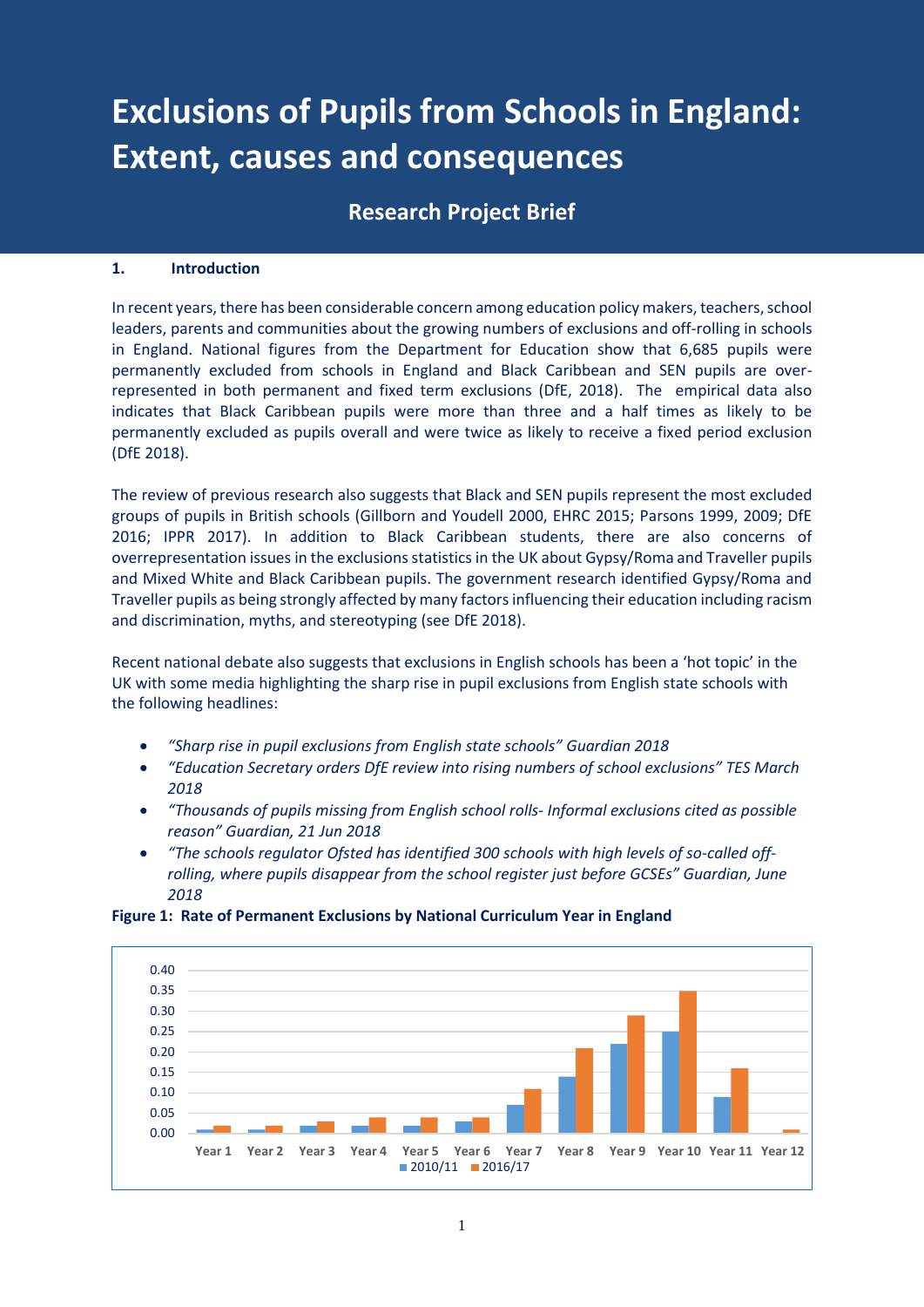Research has also highlighted off-rolling in English schools as one of the reasons for unofficial exclusions (House of Commons, 2018; Ofsted 2018). This is supported by national data that shows Year 10 has the largest increase in the rate of permanent exclusions (Figure 1). The empirical evidence also shows that increasing numbers of children in England are being 'off-rolled' - being excluded or otherwise leaving school for other reasons, for example to 'game' the school performance system, or to relieve financial pressure on schools.

Off-rolling is also raised as a concern by Ofsted's most recent annual report with its implications in exclusions practice in schools. The report stated that in the latest school census around 19,000 pupils did not progress from Year 10 to Year 11 in the same statefunded secondary school, around 4% of the total (Ofsted, 2018). Of those 19,000 pupils:

- *'the destination of 9,700 pupils (51%) is unclear, because they do not reappear in another state-funded school*
- *25% of pupils move to other secondary schools and 20% move to alternative provision in the state-funded sector'* Ofsted, 2018:50).

Overall the data and research review suggests a sharp rise in exclusion and that Black Caribbean and Gypsy/Roma represent the most excluded group of pupils in British schools (Gillborn and Youdell 2000, EHRC 2015). There is also a widespread consensus in the research literature that young people who are excluded from school are at far greater risk of a variety of negative outcomes, including poor educational attainment, prolonged periods out of employment; poor mental and physical health; involvement in crime; and homelessness (Parsons 2009; Gazeley 2010; IPPR 2017; DfE 2016; Demie and Mclean 2017).

# **2. Research aims**

The aim of this research project is to explore the experience of ethnic minority pupils and SEN pupils in school exclusions in England and to investigate the reasons for overrepresentation in exclusion statistics. Four overarching questions will guide this research:

- What does the national data tell us about school exclusions and off rolling?
- What are the reasons for exclusions from schools?
- What are the reasons for ethnic minority and SEN pupils' overrepresentation in exclusions?
- What are the good practices to tackle exclusions from schools?

### **Research methods**

The methodological approach to be used is mixed methods research that combines elements of qualitative and quantitative research for the purpose of increasing the breadth and depth of understanding of exclusions issues in schools. The research has three main strands, each contributing a particular set of complementary data to answer the research questions.

Firstly, a quantitative analysis of 6.5 million pupils' annual school census data will be done to examine exclusions trends and off rolling in schools. Data will be analysed by gender, socio-economic factors, ethnic background, types of schools and LAs and regions in England to determine the current extent of ethnic and SEN disproportionality.

Secondly, **focus groups** will be used to gather the views of school staff, governors, parents, pupils, teachers, education psychologists, special educational needs coordinators (SENCOs) and learning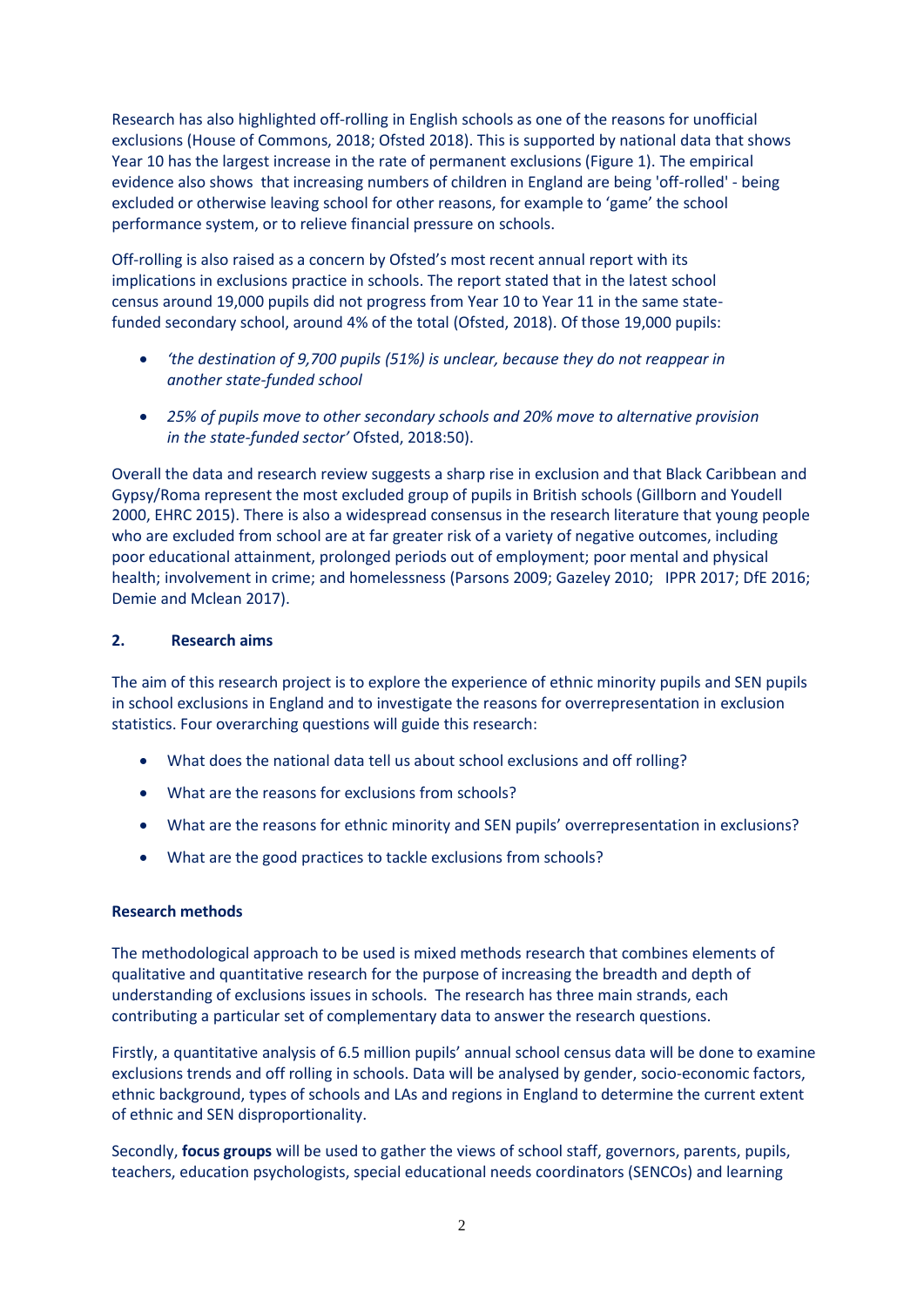mentors on the causes and reasons for over-representation of Black and SEN pupils in exclusion statistics.

Thirdly, **case studies** of schools and pupil referral units will be carried out, using semi structured questionnaires to interview headteachers and teachers to gain more qualitative insights on the reasons for exclusions and on what needs to be done to tackle exclusions issues.

# The Research Team



**Feyisa Demie** is Head of Research and Adviser for School Self‐evaluation at Lambeth LA. Prior to this, he was a university lecturer. Feyisa has worked extensively for the last 25 years with Local Authorities, government departments, schools and governors on the use of data and sharing good practice to raise achievement. He was responsible for pioneering work on developing school profiles, contextual and value added analyses that are widely used for monitoring, challenging and supporting schools. He is a passionate champion of school self-evaluation and an advocate of using data and research as a tool for supporting school improvement. He runs bespoke school focussed training programmes on the use of data to raise

achievement and an annual national school improvement conference at UCL Institute of Education (IOE) for headteachers, teachers, governors and policy makers to share good practice in schools**.** With longstanding research interests on what works in raising achievement in schools and equity issues in education, he has written a number of research reports and articles on school improvement, EAL, ethnicity and tackling educational disdvantage in schools**.**



**Christabel McLean** is a former Headteacher and Education Consultant and has worked with HMI/Ofsted at national level. She has also worked extensively on the inspection, improvement and management of educational establishments. Christabel started her teaching career in Camden and Westminster in inner London and went on to become headteacher of Sacred Heart School in Hammersmith. Christabel's unshakeable belief that all children can achieve their best no matter what their background, language or circumstance, also led to a successful period as a full time Ofsted inspector. From this she was specifically recruited as a key member of a school improvement team of Advisers by a

new Director of Education, to deal with a large number ofschools in special measures in Lambeth. Then as an Education Adviser in Lambeth she took part in an extensive range of school improvement activities linked to schools facing very challenging circumstances and led a number of very successful school improvement projects. More recently she has been involved in a number of research projects and contributed to books advising parents on education.

### **Project Advisory Group**

This research is supported by Lambeth School Partnership (LSP) and project advisory group. The project advisory groups cover a range of expertise and include:

- 1. Michelle Bennett, Headteacher of Fenstanton Primary School and LSP representative
- 2. Jennie Sines, Senior Educational Psychologist (Inclusion and Vulnerable Groups)
- 3. Stuart Boffin, Head of Inclusion, Lambeth LA
- 4. Professor Carl Parsons Academic expert in the area of exclusions, University of Greenwich
- 5. Dr Feyisa Demie, Head of Research and adviser for school self-evaluation (Project leader)
- 6. Christabel Mclean, Former Headteacher and Education Consultant